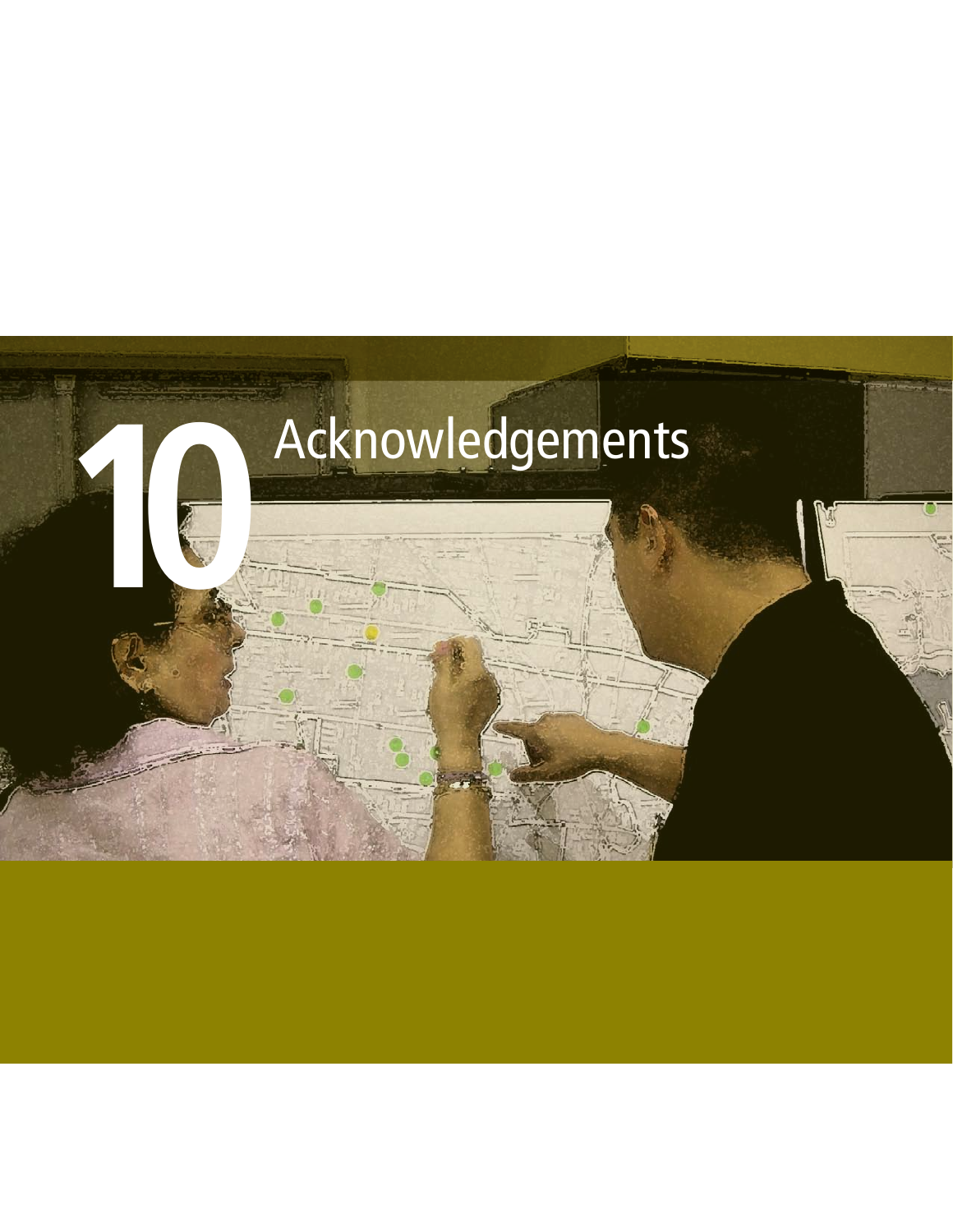# ACKNOWLEDGEMENTS

## Elected and Appointed Officials

Gregory Martinez, Mayor Maria Davila, Vice Mayor Bill De Witt, Council Member Gil Hurtado, Council Member Henry C. Gonzalez, Council Member

### South Gate Planning **Commission**

Sylvia Masushige, Chairperson Cecilia Miranda, Vice Chairperson Angel Colon, Commissioner Roberto Machuca, Commissioner Abe Torres, Commissioner

### South Gate City Council **General Plan Advisory Committee**

Belen Bernal, Oldtimer's Foundation Pastor Charles Brady, Commission for South Gate Youth Barbara Brown, Citizen's Advisory Committee Angel Colon, Planning Commissioner Jennifer Cypert, Parks & Recreation Commission Juan Carlos de la Cruz, Los Angeles Unified School District Ron Garcia, Chamber of Commerce, Southern California Edison Robert Machuca, Planning Commissioner Cecilia Miranda, Planning Commissioner Sonia Miranda, Women's Multicultural Club Naomi Nixon, Parks & Recreation Commission Fr. John Provenza, St. Helen's Catholic Church Jean Reed, Citizen's Advisory Committee Al Rios, East Los Angeles College - South Gate Education Center Marcia Rodriguez Cox, Padres Unidos Bobbie Thompson, Citizens Advisory Committee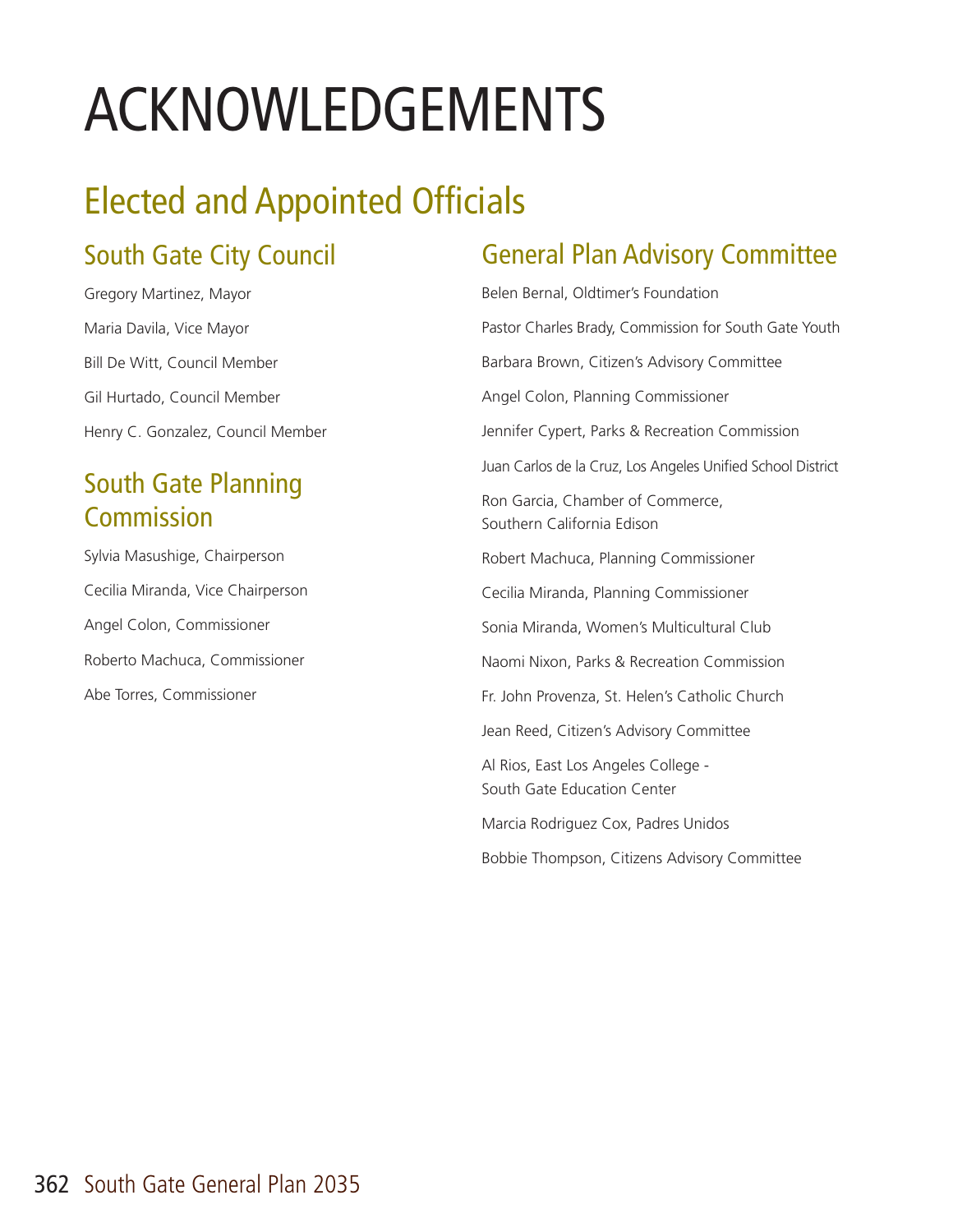### City Department Team

### City Manager's Office

Dr. Ronald Bates, City Manager Bryan Cook, Assistant to the City Manager Nellie Cobos, Assistant to the City Manager Gary Milliman, City Manager (retired) Carmen Avalos, City Clerk

### City Attorney's Office

Raul F. Salinas, City Attorney

### Department of Community Development:

Steve Lefever, Community Development Director Alvie Betancourt, Senior Planner Sonia Shah, Senior Planner

### Department of Public Works

Robert Dickey, Director of Public Works Mohammad Mostahkami, City Engineer

### Department of Parks and Recreation

Paul Adams, Parks and Recreation Director

### Police Department

Robert Todd, Chief Vincent Avila, Captain

### Finance Department

Julia James, Finance Director

### Consultant Team

### Raimi + Associates, Inc.

**Project Management, Land Use, Urban Design, Public Health, Open Space, Conservation, Public Facilities and Services, GIS**

**46 Shattuck Square, Suite 24 Berkeley, CA 94704 510-666-1010 (ph) www.raimiassociates.com**

Matthew Raimi, AICP, Principal-in-Charge

Sarah Patrick, Senior Planner

Aaron Welch, Planner

David Schellinger, Adjunct Graphic Designer and Urban Designer

John Goldie, Adjunct Graphic Designer

Richard Kos, Adjunct GIS Consultant

Arron Heriford, Adjunct GIS Consultant

### Transportation and Land Use Collaborative

### **Public Outreach and Project Management**

**444 S. Flower Street, 34th Floor Los Angeles, CA 90071 www.tluc.net**

Monica Villalobos William Cipes Samuel Filler Katherine Aguilar Perez Christine Aure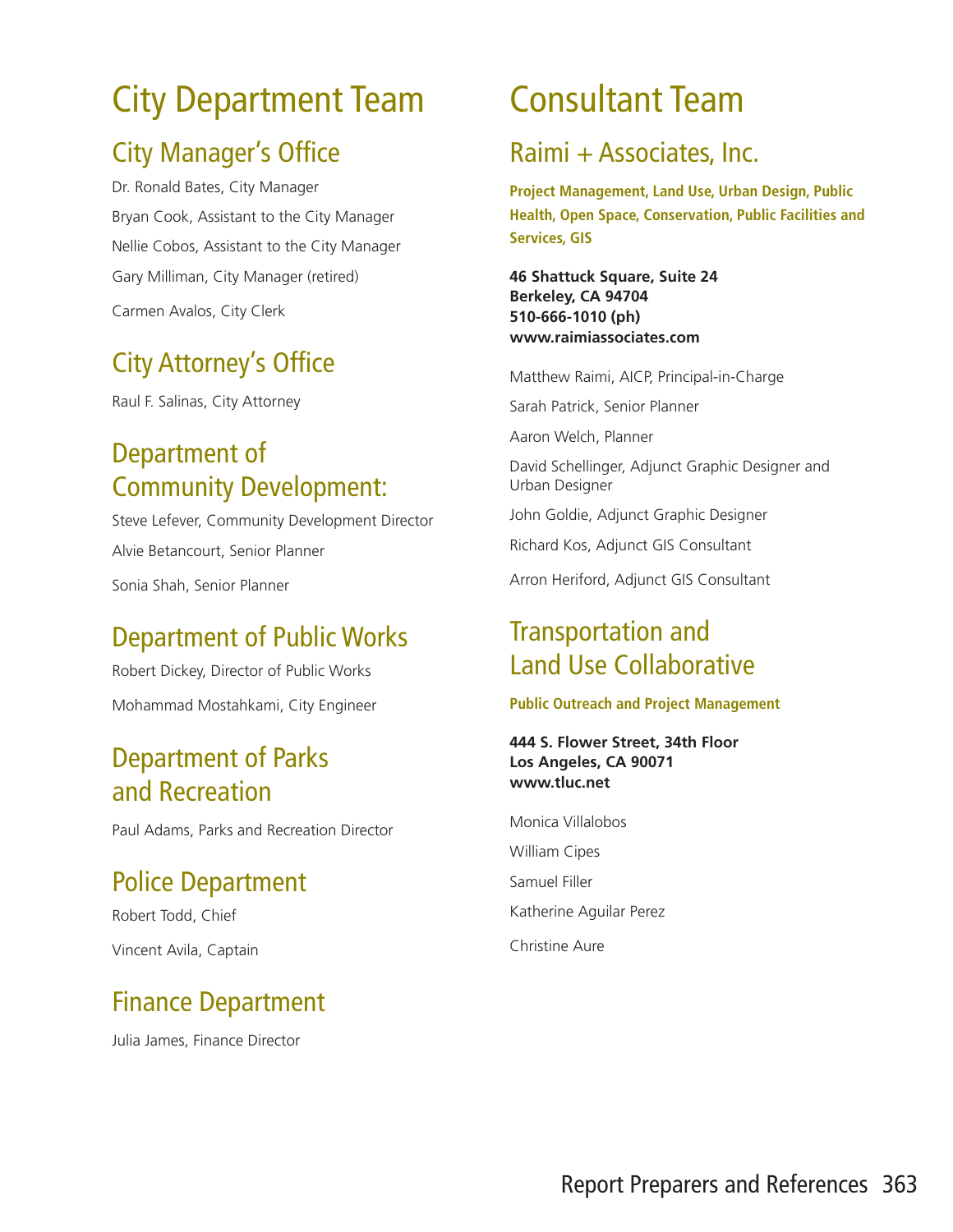### The Mobility Group

#### **Traffic and Circulation**

**18301 Von Karman, Suite 580 Irvine, CA 92612 949-474-1591 (phone) 949-474-1599 (fax)**

Michael Bates, Principal Eric Ji, Transportation Engineer

Cindy Liu, Transportation Planner

### Veronica Tam and Associates, LLC

#### **Housing**

**107 S. Fair Oaks Avenue, Suite 212 Pasadena, CA 91105 626-304-0440 (phone) 626-304-0005 (fax) www.vtaplanning.com**

Veronica Tam, Principal

Kanishka Karunaratne, Planner

### Kosmont Companies

#### **Economics**

**16501 Ventura Blvd., Suite # 511 Encino, CA 91436 (818) 536-5027 Direct Line 818-981-8484 (phone) 818- 981-8588 (fax) www.kosmont.com**

Larry Kosmont, President and CEO C. Wil Soholt, Senior Vice President Harpal Sadhal, Vice President

### RBF Consulting

#### **Noise Element**

**14725 Alton Parkway Irvine, CA 92618-2027 949-472-3505 (phone) 949-472-8373 (fax) www.rbf.com**

Collette L. Morse, AICP, Vice President Eddie Torres, INCE, Acoustical Specialist Achilles Malisos, Acoustical Analyst Tiffany Johnson, Environmental Analyst Brian Allee, Environmental Analyst

Kelly Chiene, Environmental Analyst

### L.A. Department of Public Health

#### **Healthy Community Element**

**7643 South Painter Avenue Whittier, CA 90602 542-464-5350 www.pf.lacounty.gov**

Dr. Sylvia Prieto

Christine Gibson

### Hartzog & Crabill, Inc

**275 Centennial Way, Suite 208 Tustin, CA 92780 714-731-9455 (phone) 714-731-9498 (fax) www.hartzog-crabill.com**

### John L. Hunter and Associates, Inc.

**13310 Firestone Boulevard, A-2 Santa Fe Springs, CA 90670 562-802-7880 (phone) 562-802-2297 (fax) www.jlha.net**